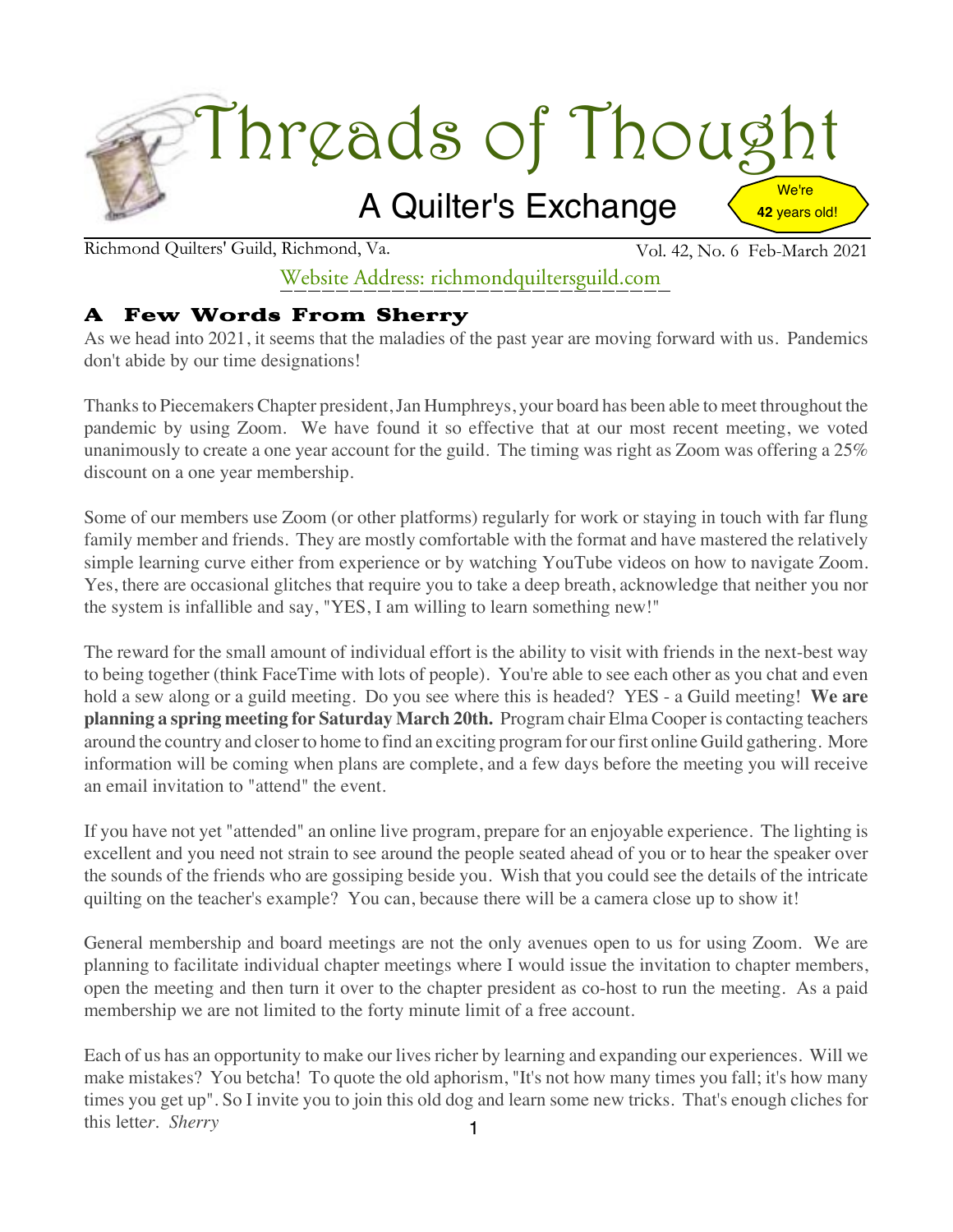#### Quilt Chair Resigns

After working diligently for two years as Quilt Show Chairperson, Lisa Adams has found it necessary to step down in order to give the necessary attention to her business. We appreciate the enthusiasm and innovative spirit that she brought to the planning. The Board is not actively seeking a new chairperson pending a clearer view of when it will be safe to mount a quilt show that the public would feel safe attending.

#### Program News

We're going to have an Annual Meeting this year, Ladies! Thanks to Zoom, we will be able to see one another, chat a little, conduct our annual business and have a program provided by a national teacher. Golly, that sounds great! Mark your calendars for the morning of March 20, 2021. Details, including guest speaker and time, will be announced soon. *Elma Coope*r, Guild Program Chair

### Newsletter Schedule 2021**-**2022 Guild Year

The deadlines for the coming year are as follows: April/May issue — March 8, 2021. June/July issue —- May 10, 2021 August/September issue — July 12, 2021 October/November issue — September13, 2021 December/January issue — November 8, 2021 For February/ March issue — January 10, 2022

This is the issue for slates of officers for the coming year in the chapter new if we are back to regular meetings. Please note these deadlines on your calendar, and pass along to whomever is responsible to report chapter news. I love getting photos and news which would be of interest to Guild members, so send them along at any time.,

#### News From the VA Quilt Museum

The Virginia Quilt museum, like other organizations and businesses, has found it necessary to frequently reschedule programs and plans they have made and their monthly emails have reflected these changes. As is usual at this time of the year the Museum itself is closed to visitors, but the staff is continually trying to keep quilting, quilters, and quilt history available. In December they offered virtual talk video by Mary Kerr on "The Art of Making Do." Tickets to make the video available to viewer cost \$10 per person. The video was released on December 18 and was available to view at the time of your choice after that date. Check with the Museum to see if you can still purchase a ticket and hear from this award-winning Virginia quilter.



Threads of Thought is published <sup>6</sup> times <sup>a</sup> year by the Richmond Quilters' Guild. Send news items, inquiries, advertisements and suggestions to the editor, Ann Shibut, at 804 Derby Drive, Richmond, VA 23229 *or* use e-mail: ashibut@comcast.net. Telephone: 741-1374 or cell, 276-591-8546. Newsletter deadline: 2nd Monday of the month. For changes of address please notify your chapter treasurer.

#### **Richmond Quilters' Guild Officers**

| President                   | Sherry Whitford  | 787-566-1928 or sherry.whitford@gmail.com |
|-----------------------------|------------------|-------------------------------------------|
| Vice President Bobbie Stein |                  | 804-364-5544 or bobbiemstein@aol.com      |
| Secretary                   | Ann Shibut       | 804-741-1374 or ashibut@comcast.net       |
| Treasurer                   | Anne Wright      | 804-520-1426 or anneqlt@aol.com           |
| Prog. Chair                 | Elma Cooper      | 804-320-8773 or elmacooper@gmail.co       |
|                             | Nancy Buckand    | 804-347-7674 or L2Quilt@hotmail.com       |
| Web-master                  | Marina Hernandez | rvaguild@gmail.com                        |



Have you noticed we're getting older? We turn 43 in April!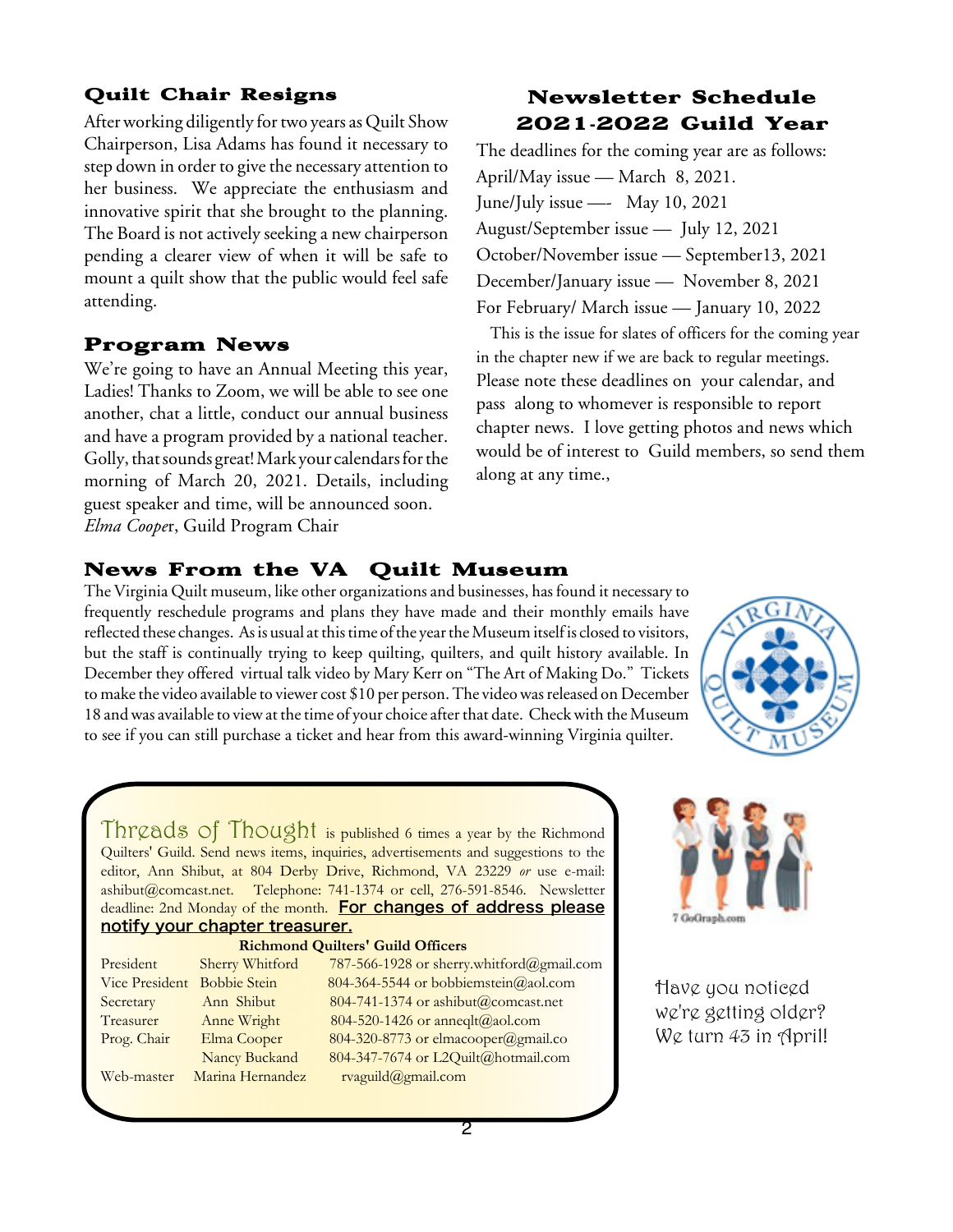# Chapter News

## Crazy Quilters



This chapter has continued making charity quilts, and has been donating them to Hilliard House, a short-term shelter for families and teens in Henrico

Chapter. You can Google it to find out more.

## Bits and Pieces



#### James River Heritage

Happy New Year!

I hope your holidays were safe and as joyous as possible under the current circumstances.

Our chapter is once again unable to meet in person for the time being but we are considering a virtual option moving forward.

Stay healthy and keep on quilting!

Happy quilting, *Frances Engesser*

## WE Quilt

Michelle Pease reported that WeQuilt is now working in coordination with

Stitchers, a local group that has organized an effective means of making quilts and, especially important in these Covid times, delivering them to groups still willing to accept them. This enthusiastic new chapter may be out-growing their meeting space at Chadwicks, but as meeting restrictions ease new arrangements will be made.

#### Hospitality

In September of 2020, Hospitality began what is known as a Quilt Round Up!



From the hours of 10-11 a.m. on the first Wednesday of each month, our regular

meeting time, members of the chapter drive around the circular driveway at our meeting place to drop off quilts. They are asked to place their charity quilt in the trunk of the car along with a note indicating their name, volunteer hours and the charity where the quilt is being donated. Hospitality has a masked member that represents the different charities to gather the quilt from the trunk and the driver is on their way. We always have a good group of members socially distanced and masked, circling the driveway for a time of chatter while we wait for the next car.

One of the charities that we focused on was the Chesterfield/Colonial Heights Christmas Mother. From September through December we were able to donate 100 quilts for the Senior Citizens registered with Christmas Mother.

We look forward to continuing the Round Up until we begin meeting again. *Sandy Collin*s, President

#### Piecemakers

President, Jan Humphreys says that cold weather has caused and interruption in their outdoor meetings, but they plan to resume



them in March. They continue to make charity quilts for several different organizations. She mentioned especially the Hanover Adult Center and the West Point Convalescent Center.

## Regarding Guild and Chapter Nominations and Elections:

This is the issue in which nominations for chapter and Guild offices are usually announced. In these unusual times when we have not been able to meet, as far as I know, all current officers graciously have agreed to continue in their positions for another year. Therefore there are no nomination announcements included for the Guild and Chapters.

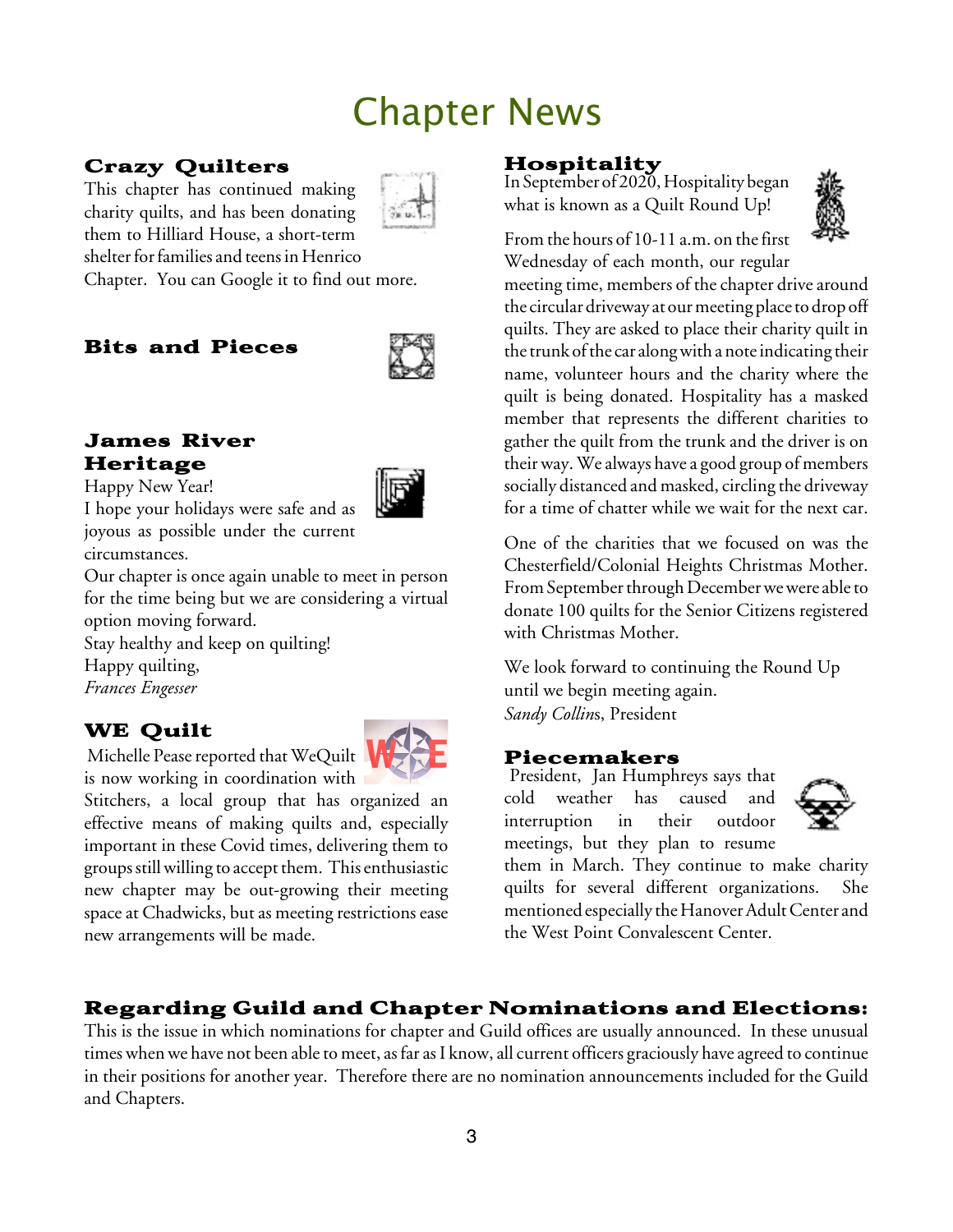Oops! Your editor forgot to include the minutes of the September RQG Board meeting in the last TOT, so they are printed here, followed by the minutes of the January 10 meeting. This brings you up to date with the Board's activities.

#### **The Board of the Richmond Quilter's Guild ZOOM meeting, September 27, 2020, 2.P.M.**

Explanatory note: Usually minutes contain only what was actually DONE at a meeting, i.e., votes, but no votes were taken at this meeting other than to approve the minutes of the August meeting . However, the secretary felt that especially when many chapters are not meeting, all the members should know what the Board discussed and is considering, so brief descriptions of those discussions are included here.)

(Those attendingwere Sherry Whitford,Ann Shibut, SandyCollins,Bobbie Stein, Michelle Pease,Anne Wright, Linda Thompson, Jennifer Plate, Regena Young,, Nancy Buckland. Jan Humphreys, Lisa Adams, Barbara Vonada, Elma Cooper, and Kathy Morand.)

Sherry Whitford welcomed everyone and called the meeting to order at 2:10. The minutes of the Augusts 2, Board meeting were approved as corrected.

Chapter Reports: Linda Thompson reported that James River Heritage's first "live" meeting since the Virus was held outdoors in September with 19 members present reporting 39 quilts made for ASK and a goodly number ofmasksmade to donate. MichellePease said thatWEQuilt group had an outdoormeeting at St.MartinsChurch with many of their (now) 44 members present, plus one member's cat which is in training to be a therapy cat! Jan Humphreys said that Piecemakers is planning their first "live" meeting for October 11, also outdoors.

Lisa Adams and Barbara Vonada reported on their investigations for holding the Quilt Show at the James River Winery. The winery trimmed back their proposal drastically, and with a cost of \$6000 for one day only, which is what we have paid for the Richmond Speedway location for three days. They are pursuing other options, including Lewis Ginter Botanical Gardens (indoors and out, perhaps). They welcome suggested venues from othermembers. The consensusthatwewill likelyneed to scaleback the sizeof ourshowwhen dealingwith newer venues unfamiliar with Quilt Shows. They also asked that members continue to make items for a future boutique.

Treasurer Anne Wright reported that the Richmond Speedway has refunded our \$1000 deposit. The current Guild balance is \$10,870.94 and the Quilt Show account balance is \$11,689.36 for a combined balance of \$22,560.30. She also reported that the electronic directory has been completed and distributed to members. There will be periodic updates so that members can keep the directory current. The Directory contains only those who have renewed their memberships, which are good for two years, and those renewals or new members joining from now on will be paying for the usual one year membership. Nancy Buckland commented that her mailing list has been purged to reflect only paid-up memberships.

Regena Young gave an extensive report about Zoom memberships at different levels, their costs, what is covered, etc. Lengthy discussion followed with the outcome being to table any decisions on this until the next Board meeting, with chapters being polled to learn the degree of likely participation by members in potential Zoom meetings/programs. Board members felt they needed more information before the Board and the chapters could make decisions about Zoom and Regenawill getsome specificsto Sherry for dissemination to the chapter Presidents. Regena also told of the Global Quilt Connection which is offering on-line presentations by national and international speakers. Their next two hour presentation will be at 4 pm on September 30, with another on a date in October.

Elma Cooper and Nancy Buckland reported on their thinking about plansfor the Annual Meeting in the spring, perhaps on March 20. "Keep it simple and local" is their thinking, with the Virus situation making planning so difficult and cancellation more possible. 4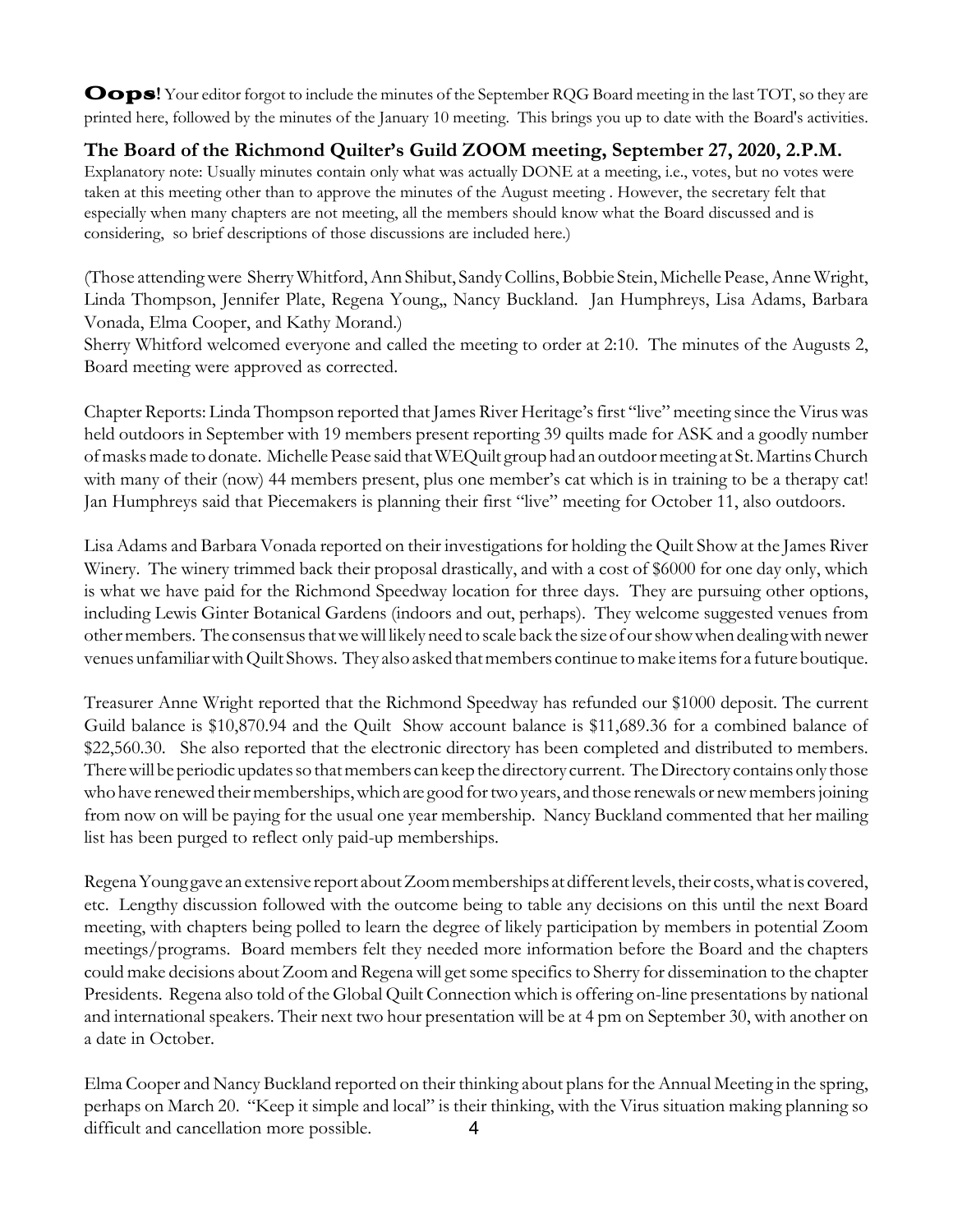**(Sept. minutes, continued)** Linda Thompson and Lisa Adams expressed the opinion that it would be good for the Board to issue a statement to the chapters suggesting that in view of the major interruptions during 2020 it would be very acceptable to request current officers to extend their tenure for one more year. Sherry will be appointing a Nominating Committee to search for the next Guild President and Vice President. It was felt that not knowing if these current office holders were willing to continue in office since they are now completing their two-year terms, it would be wise to begin a search so as not to be caught unprepared in the new year.

The next Board meeting, probably also by Zoom, will be on January 10, 2021, at 2 P.M.

*Ann Shibut,* Secretary

#### **The Board of the Richmond Quilter's Guild ZOOM meeting, January 10, 2021, 2.P.M.**

(Attendees: I am not sure I noticed everyone who was present. If you see someone I added in error or whom I omitted, please let me know.)

Those attending were Sherry Whitford, Ann Shibut, Bobbie Stein, Michelle Pease, Anne Wright, Linda Thompson, Regena Young,, Nancy Buckland, Jan Humphreys, Barbara Klear, Sandra Armantrout, and Elma Cooper)

Sherry Whitford welcomed everyone and called the meeting to order at 2:08.

Ann Shibut, Secretary, offered a brief recap of the minutes of the September 2010 Board meeting which were then approved. Subsequent to the September Board meeting Sherry Whitford and Bobbie Stein, current Guild President and Vice President respectively, agreed to remain in their positions for the coming year, meaning there is no need for nominating and electing new officers in those posts at a 2021 Annual Meeting.

Treasurer Anne Wright reported the balance in the Guild checking account is \$10,861.94 and the Quilt Show account is \$11,512.97. A copy of the Treasurer's full report is included with the Secretary's minutes.

#### Old Business:

Sherry announced that she was delaying having more Guild book marks printed until more regular meeting schedules and locations are established.

Following discussion theBoard decided to table selecting a newQuilt ShowChairman. Citing difficulty in setting a date for a show which might not take place until fall of 2023, it seemed sensible wait to try to make any plans.

Sherry reported that Zoom was currently offering a special 1 year membership price, featuring unlimited number of meetings for up to 100 participants. She is willing to serve as the host for Zoom meetings. Discussion which followed included how many other co-hosts might be needed, the possibility of chapters using the same Zoom license for their meetings, and other various details. Ann Shibut moved that the Guild purchase this special one year deal. Bobbie Stein seconded the motion and it was unanimously approved. Sherry will immediately work to get this set up.

Some chapter reports were given: Jan Humphreys for Piecemakers- the chapter met outside in October and November and will resume meeting in March. They had a good number of charity quilts turned in to several organizations (Hanover Adult Center, West Point Convalescent Center, Coal Pits ). WeQuilt is working with Stitchers to make and distribute charity quilts, said Michelle Pease. Linda Thompson said that James River Heritage met in December and has a monthly newsletter to keep members connected. Hospitality Chapter also